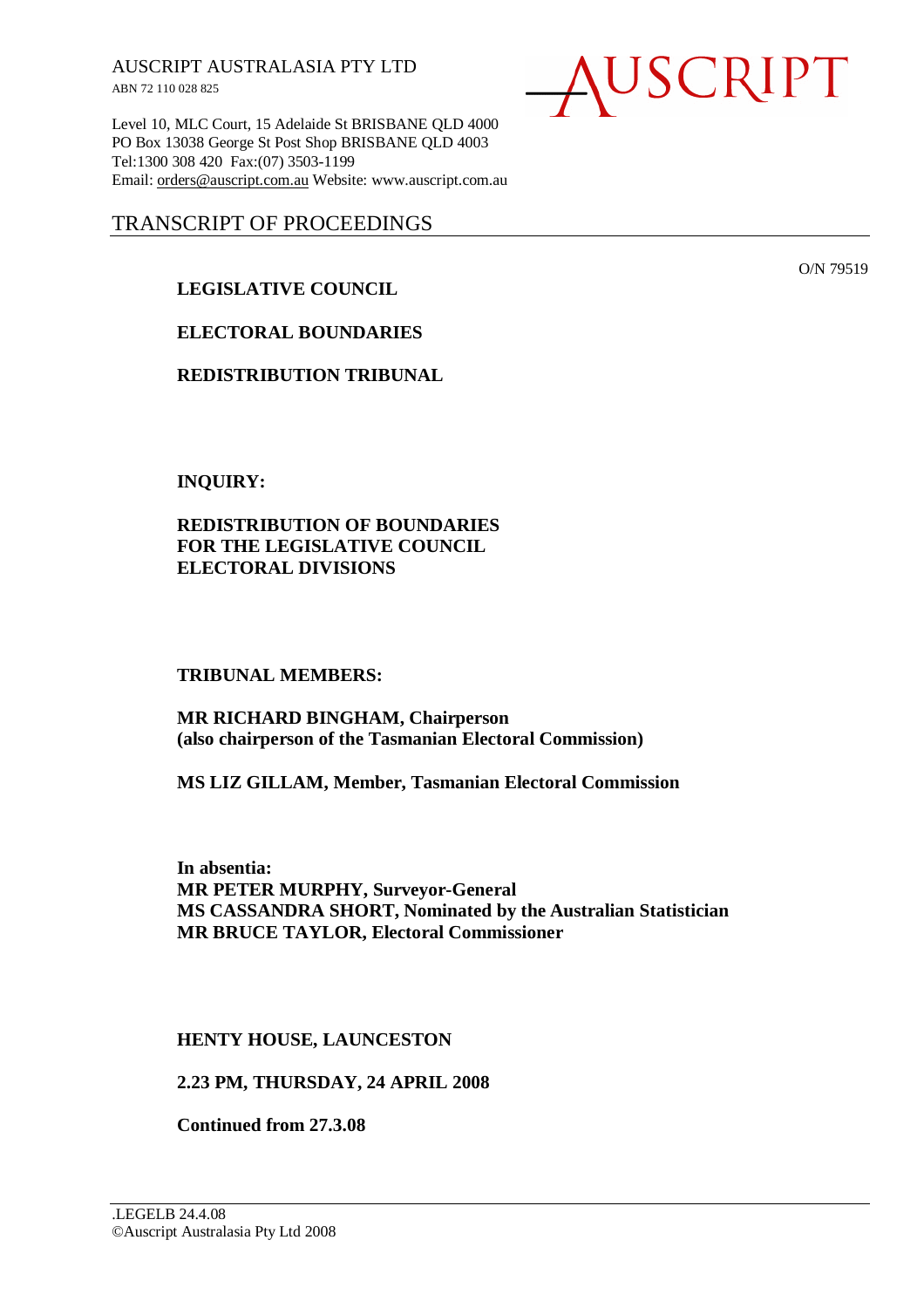### **<THE HON GREG HALL MLC, CALLED**

THE CHAIRPERSON: Thank you for coming along - - -

MR HALL: Right.

THE CHAIRPERSON: - - - and as you say this is something of a sledge hammer for a very small matter.

10

5

MR HALL: Yes, it is, yes.

THE CHAIRPERSON: Let me put some matters just on the public record because I would like to treat this in the same way as the previous inquiry.

15

MR HALL: Yes.

THE CHAIRPERSON: It's a public inquiry, but if there are matters that you want us to deal with confidentially - - -

20

MR HALL: Yes.

THE CHAIRPERSON: - - - then you can apply to us and we will consider whether or not we should do that. We are intending to do a transcript and to publish it on the 25 web - - -

MR HALL: Yes.

THE CHAIRPERSON: - - - the same as we did with the other inquiries unless you 30 object to that. Is that okay?

MR HALL: No, that's okay, yes.

THE CHAIRPERSON: Okay, thanks. But obviously there's just Liz and I here 35 today. The full tribunal has delegated to us the capacity to conduct this inquiry. They obviously want to make any decisions.

MR HALL: Yes.

40 THE CHAIRPERSON: Just for the sake of the record, to run through the process that we think applies to that. Section 18(4) of the Act – I'm sorry, section 20, subsection (4) of the Act says:

*That the tribunal is not bound by the legality of this evidence and they regulate*  45 *the conduct of proceedings at inquiry into an initial objection as it thinks fit.* 

Subsection 22(4) says: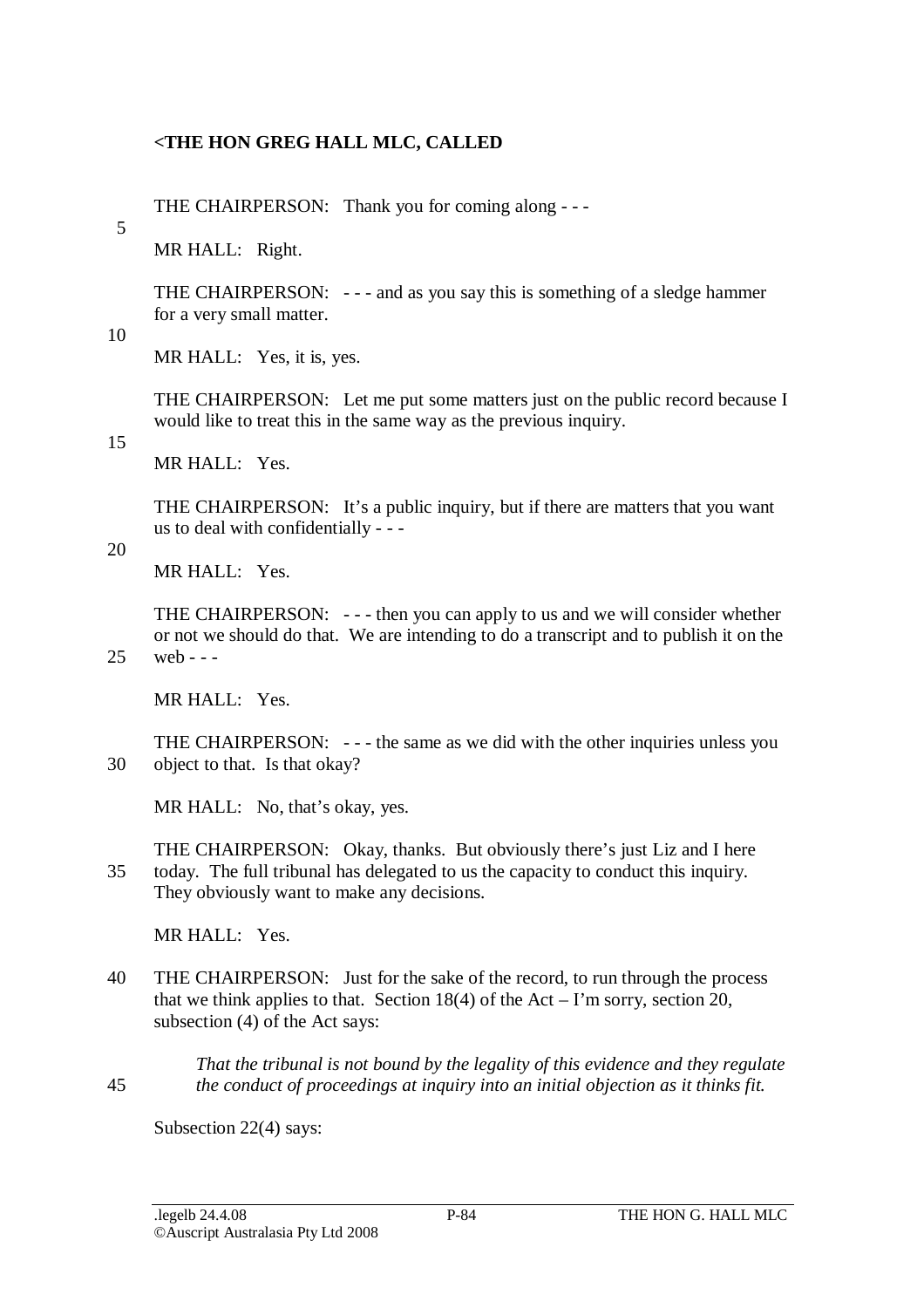*Sections 18, subsection (3) and 21 apply to an inquiry into further objections if it were an initial objection.* 

It is our belief that the reference to section 21 is an erroneous one, that it should refer 5 to section 20 and that therefore the intention is plain that an inquiry – the proceedings in an inquiry into a further objection should be conducted in the same way as proceedings in an inquiry into an initial objection and would strengthen the matter by the fact that schedule 2, item 8 says that the tribunal can proceed at meetings as it thinks fit. So the tribunal, having met and determined the way that it wants to 10 conduct this inquiry - - -

MR HALL: Yes.

THE CHAIRPERSON: - - - is by delegation, that's the way that we have got to the 15 place in which we are. So I thank you for indulging me and letting me put that at least on the record.

MR HALL: Yes.

- 20 THE CHAIRPERSON: I also would just like to note that the only objection that we have to the further proposals; this issue about the name of the electorate that you represent, whatever the outcome of this discussion it is likely that we would determine that there's no significant difference from the further proposal to a final determination. We can go straight to a final determination and if you take a different
- 25 view to that then I'd invite you to let us know now rather than being caught by surprise if a final determination appears after we complete this sort of process.

MR HALL: Yes.

30 THE CHAIRPERSON: That's – even once we have made the final determination it's not the end of the road, because we then need to work through the transitional arrangements and I think in the circumstances it can front this tribunal as opposed to previous ones, the transitional arrangements are obviously going to be a lot simpler than in the past, so we don't expect that to be too complicated, it is just mere words 35 in the process.

MR HALL: Yes.

THE CHAIRPERSON: Those are all the preliminary matters. I did have some 40 questions that the tribunal has put together to ask of you. They do sort of work through the issues in a structured sort of way, so maybe I can go through those questions with you.

MR HALL: Yes, yes, that's fine.

45

THE CHAIRPERSON: If there are any matters obviously that we don't cover then I'll invite you to give those to us as well. But the first of the questions is that, given the minimal change to Rowallan division in this further proposal, do you believe that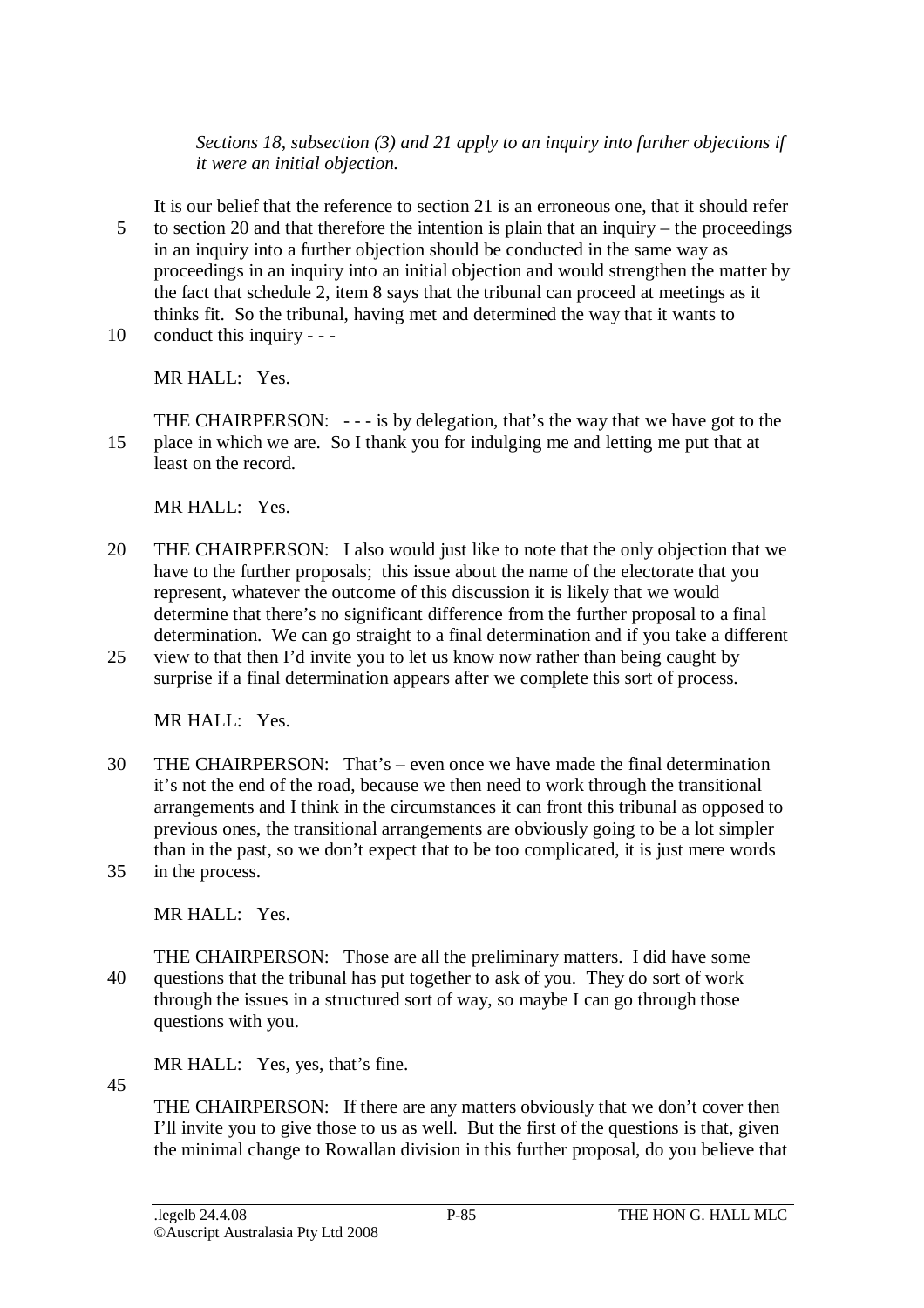the impact and costs of changing the name can be justified? I'd like to get your comments on that proposition first off.

MR HALL: I presume, Richard, you are referring to the – that the boundary 5 changes are minimal? Is that what you're saying?

THE CHAIRPERSON: Yes.

- MR HALL: Yes, yes, okay. Yes, well, I well, first of all, thank you for the 10 opportunity to speak about this matter. As I said at the original hearing, I felt that the name Rowallan was a bit – was not – what was it like, trying to think of the words that I used at the time, was not relevant in a lot of - to a lot of people in the electorate, particularly when we have elections only every six years, so it's quite confusing and it's not a geographical feature that is well-known. So as I've talked
- 15 about the Western Tiers being a dominant I didn't at the time, it was a but it certainly is a dominant feature in the electorate.

As to whether it's worth the cost and everything else, I think it is. I think it is – if we have names for electorates and there is an opportunity to change to something which 20 is more relevant, then I think – I've no idea what the cost is worth, I mean, it's obviously to do with letterheads and other paperwork basically - - -

THE CHAIRPERSON: Yes.

25 MR HALL:  $--$  and it's – yes, so I have – I don't have any idea of what that might be.

MS GILLAM: I think changing maps and some of those things would - - -

30 MR HALL: Yes, yes, maps would have to be changed. From a personal point of view I would have to change all my business cards and all that sort of thing and within the Legislative Council itself there would have to be changes made to names on different items. However, of course, if Launceston and Hobart go ahead they are all going to have to be changed as well, so there are probably going to be three 35 electorate name changes, yes - - -

THE CHAIRPERSON: Sure.

MR HALL: --- from an administrative point of view. Yes.

40

THE CHAIRPERSON: Okay. But just to sum up, your perspective would be that it is worth contemplating change to the name Rowallan.

MR HALL: Yes, yes, yes it is, yes.

45 THE CHAIRPERSON: All right. The next question was that the further proposal suggests the name Great Western Tiers can be used on the basis that that's the proper geographic name for the feature that dominates the horizon throughout the electorate.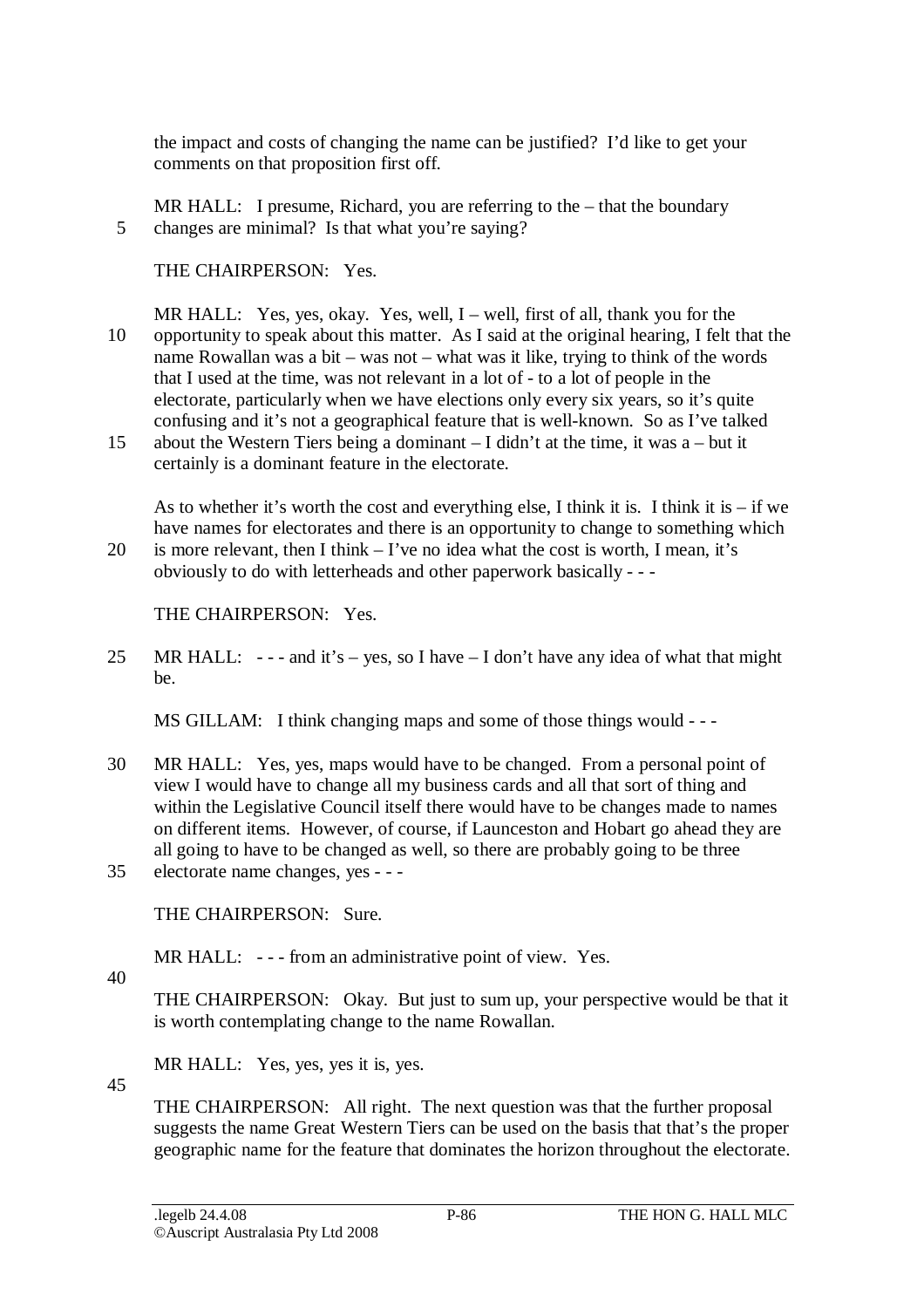In your view, what's wrong with that name and what's the basis for concluding that it is better used.

MR HALL: Yes. I think Great Western Tiers is a bit of a mouthful. I mean, there 5 have been precedents set where I think that, you know, you have had Western Devon and other electorates, you know, with a two-barrelled name. As you are aware in the chamber we are – members are required to refer to the Honourable Member for whatever, you know, so the Honourable Member for Great Western Tiers gets a little bit of a mouthful, I think. So perhaps, you know, just – commonly known, if I can

- 10 say, in the Meander Valley and the Northern Midlands it is, you know, it is referred to as the Western Tiers rather than the Great Western Tiers by most people, even though that you may see on a map the name Great Western Tiers.
- And I suppose to be consistent, if you think about it some of the names that we have 15 for our electorates now, Montgomery is a case in point; Sue Smith's electorate is Montgomery, yet a feature is Mount Montgomery, you know, so to be consistent it ought to be Mount Montgomery and it probably should be Mount Murchison or the Murchison River and so it goes on. So there are already quite a few electorates that have not got the full name, if you like.
- 20

THE CHAIRPERSON: Sure.

MR HALL: Yes.

25 THE CHAIRPERSON: Okay. The comment about common acceptance of the abbreviated form, if I could call it that - - -

MR HALL: Yes.

30 THE CHAIRPERSON: - - - are there organisations in your electorate that you know of that use that abbreviated form. Is there any - - -

MR HALL: Yes, I can think of sort of the Western Tiers Rural Youth Organisation is one. I'm sure there are others. I'm just trying to think of them. Just for the 35 moment I can't grab any, because a lot went - in the last amalgamation of councils many took up the name, Meander Valley. Yes, as a – as, you know, sort of a stretching through that old Deloraine and Westbury municipalities, yes. Yes, yes.

- THE CHAIRPERSON: Okay. And you mention that there's broad acceptance in 40 use of the term Western Tiers throughout the electorate. Have people expressed to you they would prefer that the electorate is called Western Tiers rather than Great Western Tiers, for example?
- MR HALL: Most people have. Yes, most people have. I did canvass a few people 45 and they thought that the – you know, whilst they weren't going to die in a ditch over it, they thought that Western Tiers was sufficed quite well, and that included some of my confederates in the upper house as well. Yes. And I've talked to people who actually live underneath the mountain out around Caveside and areas like that and if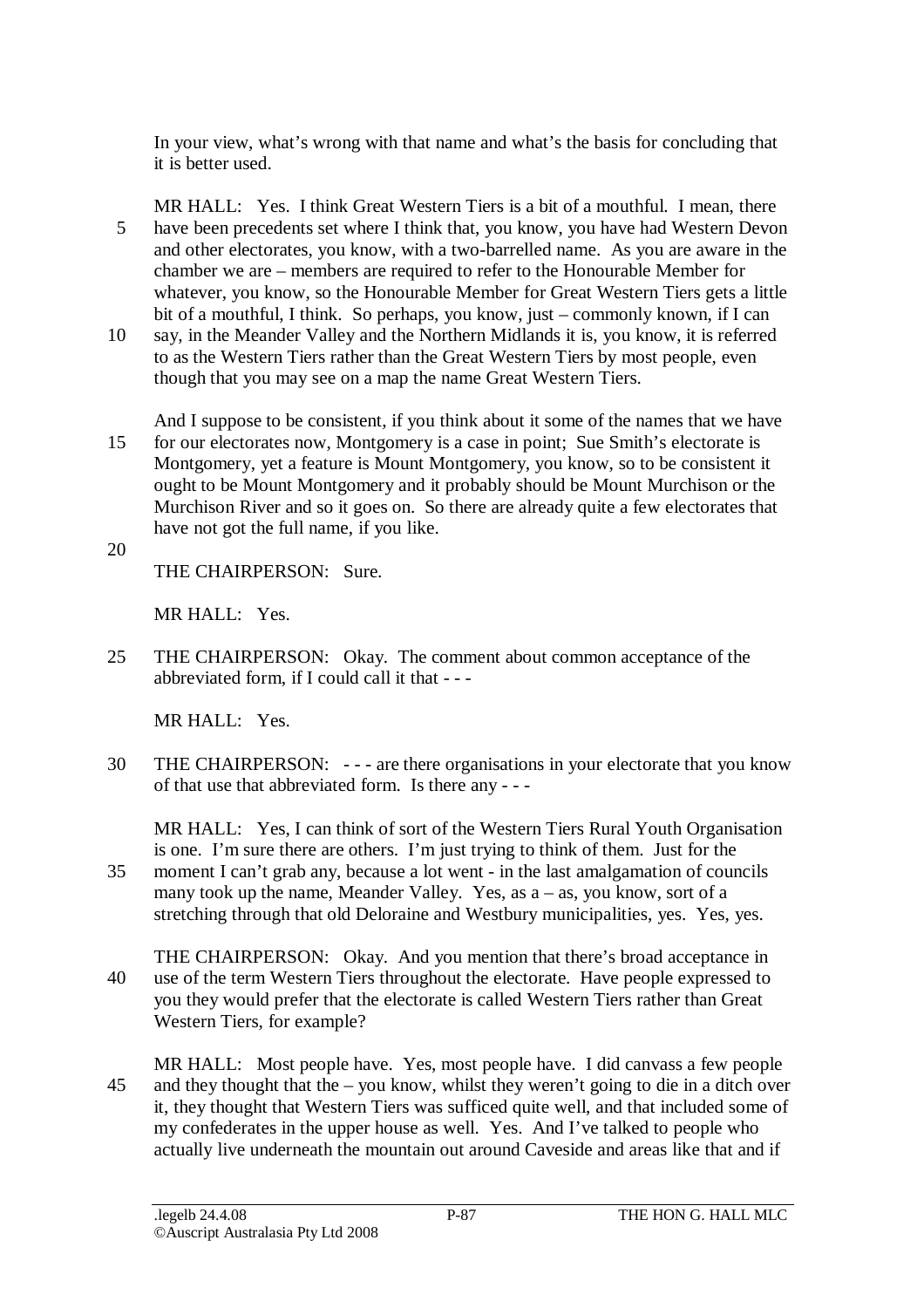it's not – they often refer to it as the mountain, but the Western Tiers would come second.

THE CHAIRPERSON: Yes.

5

MR HALL: Yes, yes.

THE CHAIRPERSON: Yes, okay. You mentioned, I think, the logistical problems in terms of space on cards and signage and all of those sorts of things. The simplest 10 solution to that would be, as I alluded to earlier, is just to keep the existing name of Rowallan, but I understand you to be putting to us that changing to the Member for Western Tiers is preferable to being the Member for Great Western Tiers for all those sorts of signage and business cards and those sorts of things.

- 15 MR HALL: Yes. I mean, there's only a limited amount of space on business cards and even if you are doing signage for elections, all those sorts of things they do, you know, anybody who has got a short name like Hall, it is much better than doing that than Rattray-Wagner, it's easier, if I can put it that way.
- 20 THE CHAIRPERSON: Yes.

MR HALL: Yes, yes. So that's simply a matter of logistics in that sense, yes.

THE CHAIRPERSON: Okay. Given that we are at the conclusion of this process 25 and it's likely, although not decided yet, that the tribunal will make a final determination and won't go out again, are there any other names that have occurred to you in the time since we last spoke that you would prefer rather than Western Tiers, or is Western Tiers your preferred name?

- 30 MR HALL: It is, it is and I'd you know, when you think about it, it is the dominant feature of – I've got five municipalities, it's a dominant feature for all of Meander Valley, Northern Midlands, Kentish gets a fair look at it as well, even the parts of Sassafras in the Latrobe Municipality that I represent, all from, you know, the higher ground, all have a view to the south of Western Tiers and the Central
- 35 Highlands Municipality, whilst they can't actually see the Western Tiers they know that that is their northern escarpment of the Central Highlands. So it really is the dominant feature of the whole electorate.

THE CHAIRPERSON: Okay.

40

MR HALL: There's nothing else that really stands out and I've canvassed it. Rang quite a few people, you know, and it really gets people to -it makes them – they scratch their heads and really think about it and they – most would come to the conclusion that Western Tiers certainly the one that is most applicable.

45

THE CHAIRPERSON: Okay. That brings us to the end of the formal questions that the tribunal has had for you.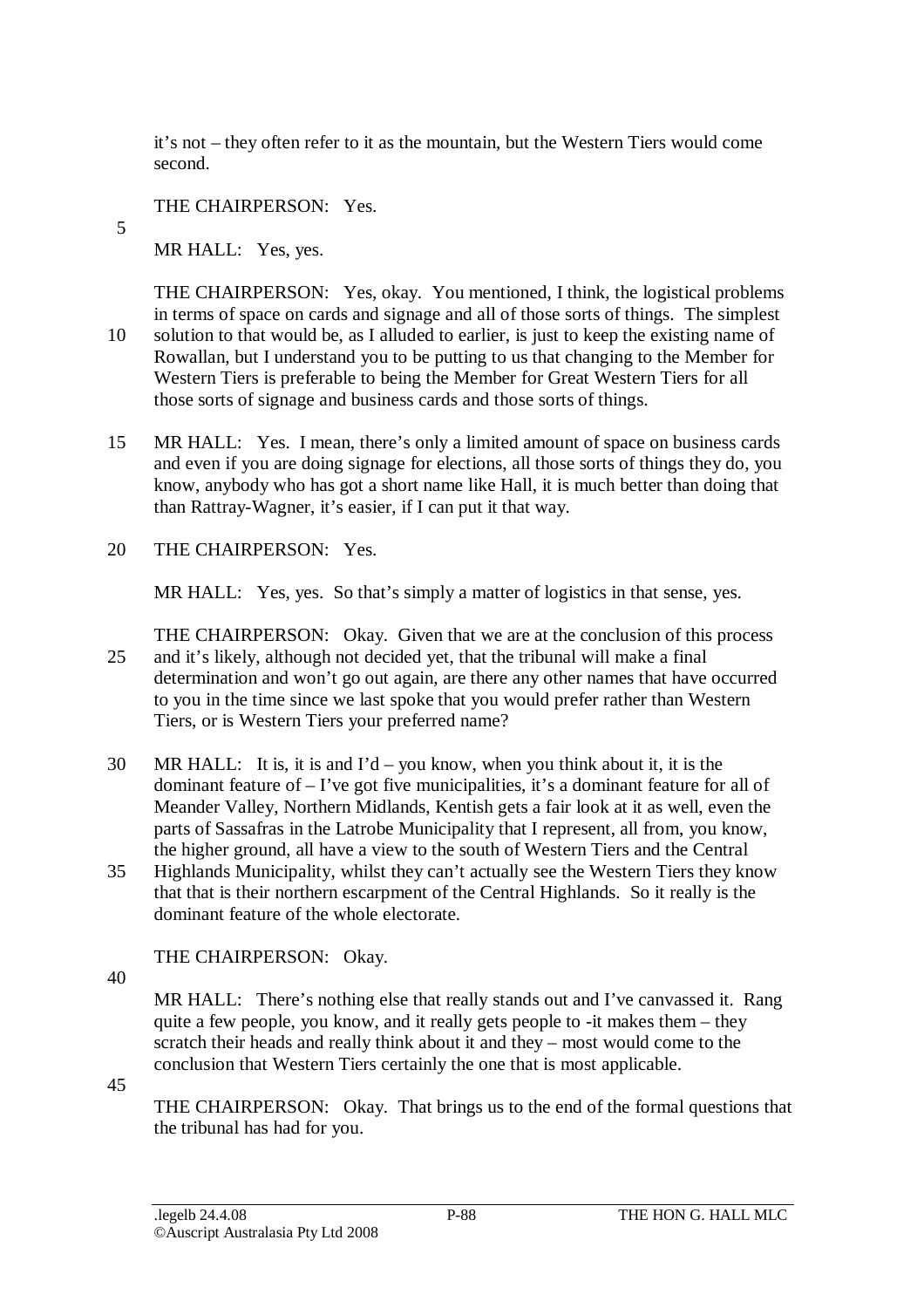MR HALL: Right.

THE CHAIRPERSON: Liz, unless there's anything else from you?

5 MS GILLAM: No, I haven't got anything further, no.

THE CHAIRPERSON: Okay. Is there anything that we haven't canvassed that you wanted to put to us about the issue - think that we ought to be considering in making up our minds about this?

10

MR HALL: No, I don't think so, Richard, I think it's – or Mr Chairman, I think it's a relatively simple matter in some ways from my point of view anyway and this is something that the tribunal has to make a decision on, you know, having done – and I'm not going to die in a ditch, but there you are.

15

THE CHAIRPERSON: Exactly your preference.

MR HALL: I thought it was  $-$  I thought  $-$  I've come in to express my preference and yes, the way I look at it and you know, I've talked to other members as well

20 quite extensively about it and they concur with me that that is a better option than the Great – the Great Western Tiers.

MS GILLAM: Were they in favour of the changed name from Rowallan?

25 MR HALL: Yes.

MS GILLAM: I mean, not - forgetting about the Great, did they think that was a good move?

- 30 MR HALL: Yes, they did. They did, Liz, yes, yes. I don't think I had any members or any - nobody has expressed a view to me that it is not a good name change, nobody at all, whether it be public and or – there may be some people out there, I don't know, but they haven't expressed that view to me.
- 35 THE CHAIRPERSON: Okay. All right. Well, unless there is anything else that you want to say to us I think we can draw stumps at this point. Thank you for, you know, coming in - - -

MR HALL: Thank you.

40

45

THE CHAIRPERSON: --- and thank you for accepting the changed arrangements for the inquiry.

MR HALL: I'm sorry to have been such a nuisance.

THE CHAIRPERSON: Not at all, not at all. I've said to a number of people on a number of occasions, it would be a poorer process without the input of members of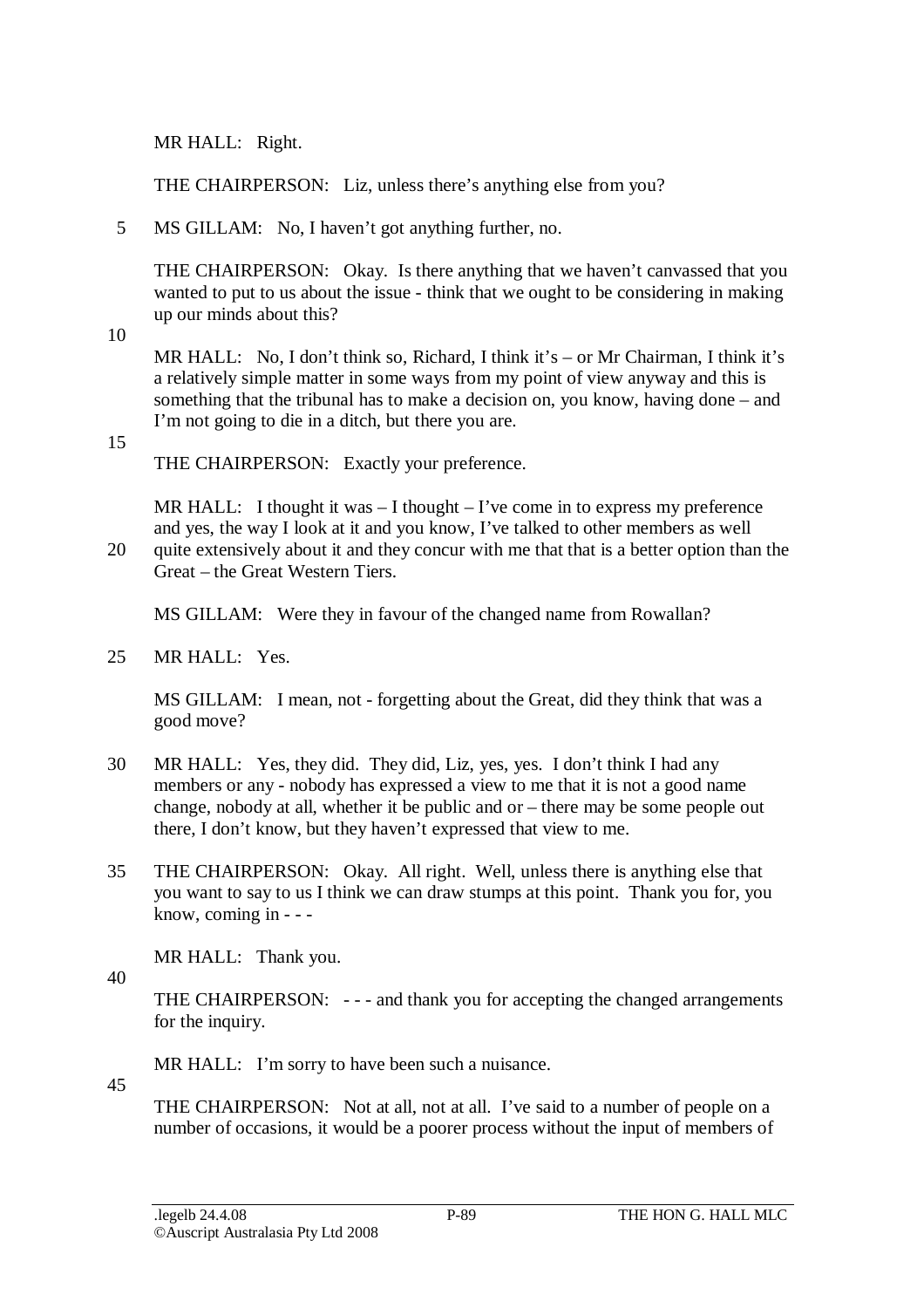the community and members of the Legislative Council, so we very much value that. So thank you.

MR HALL: Well, thank you.

5

MS GILLAM: Thank you.

MR HALL: Thanks very much for that.

#### 10

# **<THE WITNESS WITHDREW**

# **MATTER ADJOURNED at 2.37 pm INDEFINITELY**